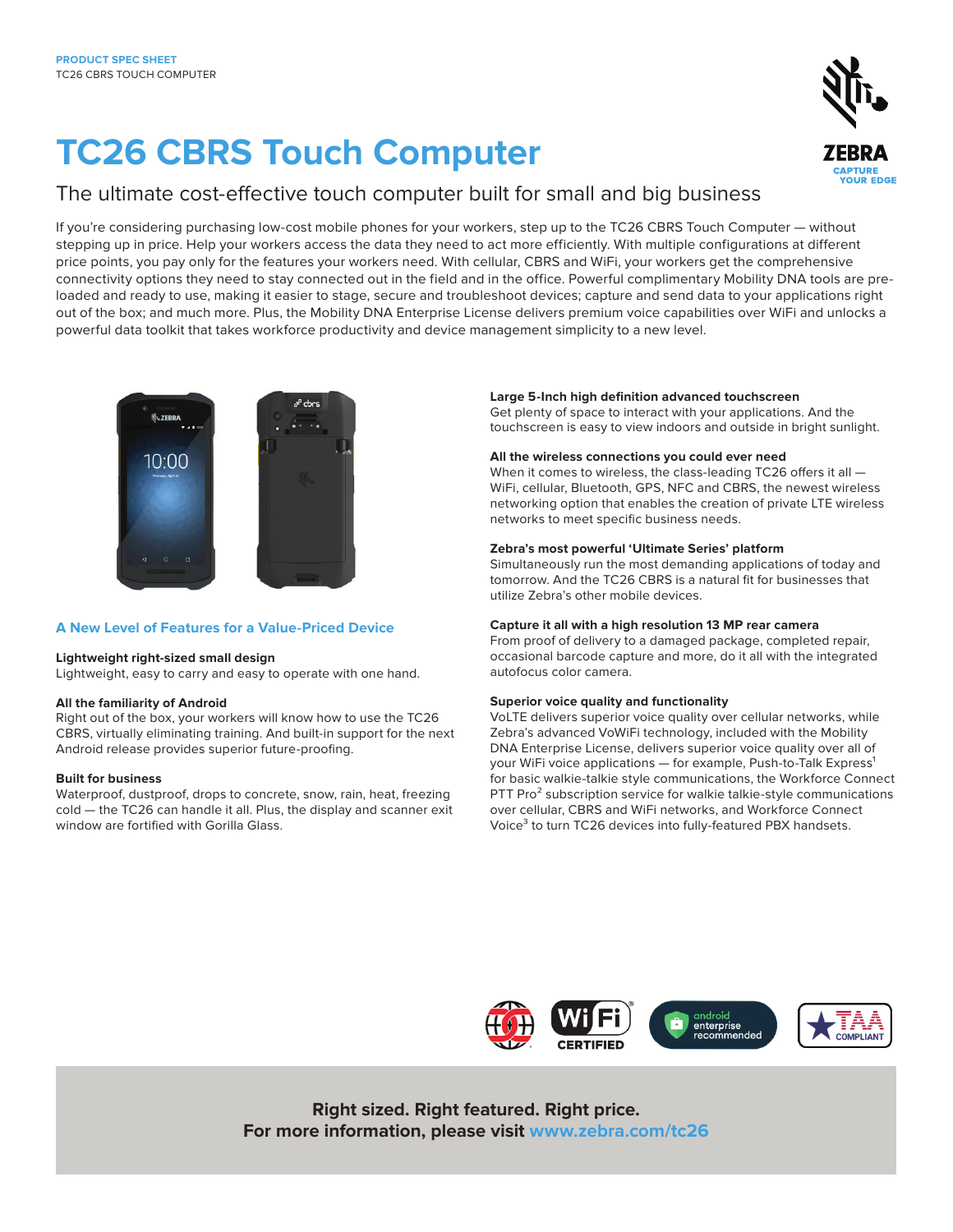#### **The right service plan for the right price**

Constant peak performance and device uptime. That's the upside of protecting your investment with Zebra OneCare™ SV. Reduce device vulnerabilities, eliminate unexpected disruptions and unbudgeted repair expenses. You can also optimize your service with additional, flexible for-fee modules that provide expedited repair shipping, battery maintenance, device commissioning and cloud-based device visibility.

#### LifeGuard<sup>™</sup> — a lifetime security guard for Android<sup>™</sup>

LifeGuard for Android provides the security patches and updates you need to keep your TC26 devices secure every day they are in service. Included with your warranty and with all Zebra OneCare Support Service agreements.

#### **Extensive business-class accessory family**

Easily and cost-effectively manage any size device pool in any environment with single and multi-slot chargers and cradles, vehicle holders, wearable and carrying solutions and more.

#### **The Most Options in its Class**

#### **Integrated enterprise-class scanning**

With the built-in SE4710 scan engine, capturing a 1D or 2D barcode couldn't be faster or easier. And with Zebra's industry leading advanced algorithms, workers can capture virtually any barcode in practically any condition — even if it's poorly printed, damaged or dirty.

#### **A removable single or multi-shift battery**

The standard battery provides more than enough power to outlast a shift, or choose the extended battery that is ideal for long or double shifts.4 And since the battery is removable, you never need to take the device out of service for charging.

#### **Create a hands-free wearable solution in the warehouse**

The optional wrist-mount accessory provides the comfort and productivity boost of hands-free operation. And your workers can just tap to pair with Zebra's RS5100 Bluetooth ring scanner and Zebra mobile printers.

#### **5 MP front camera for video calls**

Enable technicians in the field to collaborate with experts to increase first-time-to-fix rates, simplify on-the-job training and more.

#### **Unparalleled Value with Complimentary Mobility DNA Tools**

#### **Add Powerful Enterprise Features with Mobility Extensions (Mx)**

Choose from over a hundred features to improve the security, data capture support, wireless connectivity and device manageability of the standard Android operating system. You're in charge — you decide what and when to activate. And features can be automatically configured via your Enterprise Mobility Management (EMM).

#### **Stage your devices for use in seconds with StageNow**

Easily stage a handful or thousands of Android devices with a quick scan of a barcode or tap on an NFC tag.

#### **Enterprise Home Screen**

Easily control the applications and device features your workers can access. And you can create different configurations for different teams, such as sales and marketing — no developer required.

#### **It's a snap to enter barcodes into your apps**

Send barcodes captured with the scanner right into your existing apps with Zebra's DataWedge — no programming or modification of your existing apps required. The result? A big time-savings without any cost.

#### **Take full advantage of data capture features with EMDK**

The Zebra Enterprise Mobility Development ToolKit (EMDK) has everything you need to fully utilize data captured by any TC26 feature in your applications.

#### **Improve device uptime with Device Diagnostics**

Eliminate the high cost of needlessly sending devices that don't need repair to the Zebra Repair Center with Device Diagnostics. This simple to use tool allows administrators and end users alike to test the main systems on Zebra mobile computers with a simple press of a button to reveal whether the device can be fixed on site — or must be sent out for repair.

#### **Unlock a Powerful Suite of Optional Big Business Tools**

#### **Optional Mobility DNA Enterprise license**

Unlock powerful voice and data tools to maximize the functionality and value of your TC26 devices. You get superior voice quality, including full-duplex voice. And a suite of innovative data solutions take device management, device security and data entry to a new level of simplicity.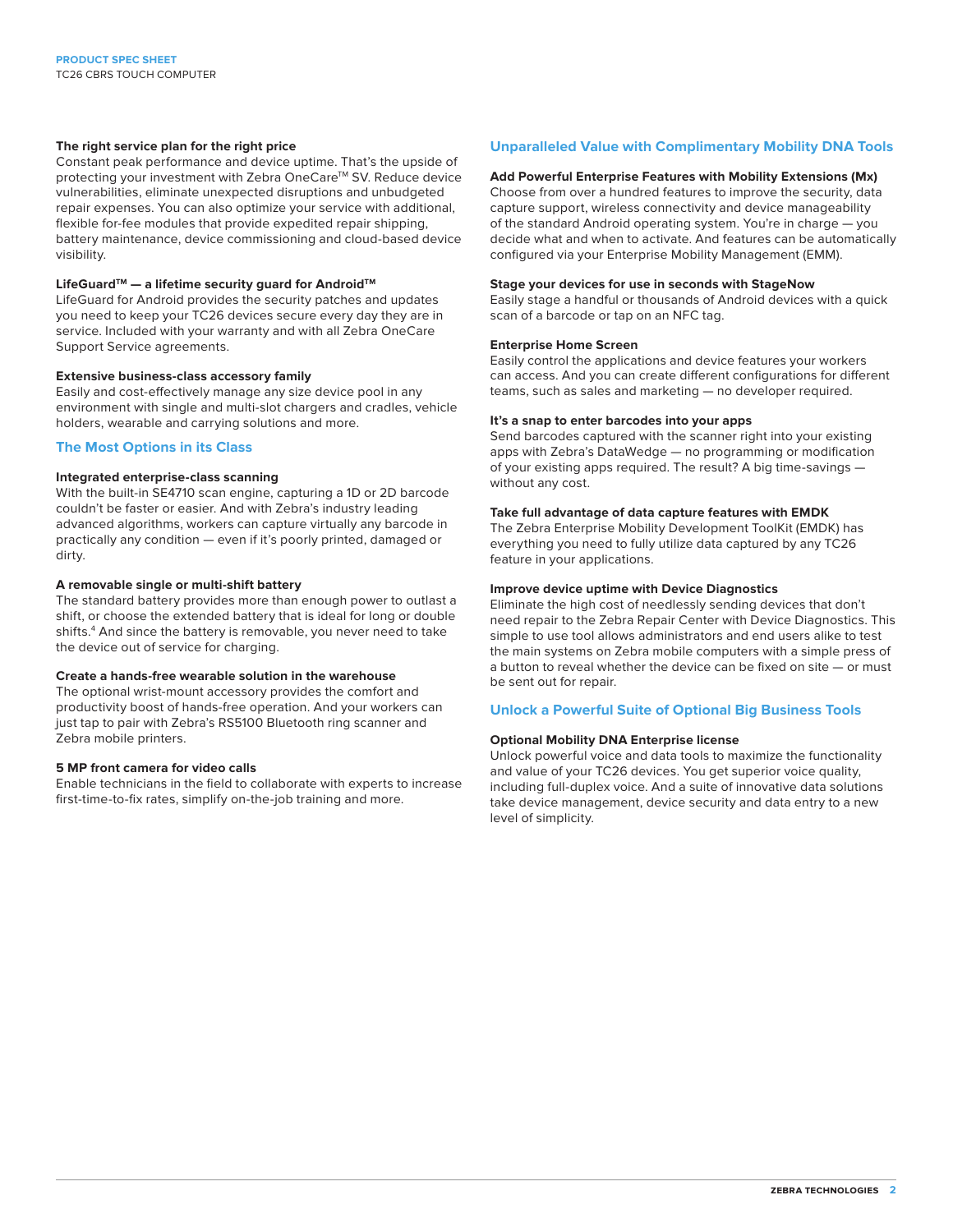## **Specifications**

| <b>Physical Characteristics</b>            |                                                                                                                                                                                                        |
|--------------------------------------------|--------------------------------------------------------------------------------------------------------------------------------------------------------------------------------------------------------|
| <b>Dimensions</b>                          | With standard battery:<br>6.22 in. L x 3.11 in. W x .0.54 in. D<br>158 mm L x 79 mm W x 13.7 mm D<br>With extended battery:<br>6.22 in. L x 3.11 in. W x .0.68 in. D<br>158 mm L x 79 mm W x 17.3 mm D |
| Weight                                     | 8.32 oz./236 g with standard battery; 269 g with<br>extended battery                                                                                                                                   |
| <b>Display</b>                             | 5.0 in. color HD (1280 x 720); LED backlight;<br>Corning® Gorilla® Glass                                                                                                                               |
| <b>Imager Window</b>                       | Corning® Gorilla® Glass                                                                                                                                                                                |
| <b>Touch Panel</b>                         | Capacitive Touch Panel; multi-touch                                                                                                                                                                    |
| Power                                      | Removable/serviceable rechargeable Li-Ion<br>Standard battery: ≥ 3300 mAh/12.54 Wh<br>Extended battery: 5260 mAh/20.25 Wh                                                                              |
| <b>Expansion Slot</b>                      | One 128 GB micro SD slot                                                                                                                                                                               |
| <b>SIM</b>                                 | 1 Nano SIM slot; optional eSIM                                                                                                                                                                         |
| <b>Network Connections</b>                 | WWAN, CBRS, WLAN, WPAN, USB 2.0 hi-speed<br>(host and Client)                                                                                                                                          |
| <b>Notifications</b>                       | Audible tone; multi-color LEDs; vibration                                                                                                                                                              |
| Keypad                                     | On-screen keypad                                                                                                                                                                                       |
| Audio                                      | Speaker - 1 Watt<br>Voice support (Internal speaker/receiver and<br>microphones)                                                                                                                       |
| <b>Buttons</b>                             | Scan on each side; volume up/down; power; push-<br>to-talk (PTT) keys                                                                                                                                  |
| <b>Performance Characteristics</b>         |                                                                                                                                                                                                        |
| <b>CPU</b>                                 | Qualcomm Snapdragon™ 660 octa-core, 1.8 GHz                                                                                                                                                            |
| <b>Operating System</b>                    | Android 11; upgradeable to Android 14                                                                                                                                                                  |
| Memory                                     | 4 GB RAM/64 GB Flash memory; 3 GB RAM/32 GB<br>Flash memory                                                                                                                                            |
| <b>User Environment</b>                    |                                                                                                                                                                                                        |
| <b>Operating Temp.</b>                     | 14°F to 122°F/-10°C to 50°C                                                                                                                                                                            |
| Storage Temp.                              | -22°F to 158°F/-30°C to 70°C                                                                                                                                                                           |
| Humidity                                   | 5% - 95% non condensing                                                                                                                                                                                |
| Drop Spec.                                 | 4 ft./1.2 m drop to concrete per MIL-STD 810G<br>across operating temperature                                                                                                                          |
| Tumble Spec.                               | 300 tumbles, 1.6 ft./0.5 m                                                                                                                                                                             |
| Sealing                                    | <b>IP67</b>                                                                                                                                                                                            |
| Electrostatic<br>Discharge (ESD)           | +/-15 kV air discharge, +/-8 kV direct discharge; +/-8<br>kV indirect discharge                                                                                                                        |
| <b>Interactive Sensor Technology (IST)</b> |                                                                                                                                                                                                        |
| <b>Light Sensor</b>                        | Automatically adjusts display backlight brightness                                                                                                                                                     |
| <b>Motion Sensor</b>                       | 3-axis accelerometer with MEMS Gyro                                                                                                                                                                    |
| <b>Proximity Sensor</b>                    | Automatically detects when the user places the<br>handset against head during a phone call to<br>disable display output and touch input                                                                |

| Data Capture                                      |                                                                                                                                                                                                                                                                                                                                 |
|---------------------------------------------------|---------------------------------------------------------------------------------------------------------------------------------------------------------------------------------------------------------------------------------------------------------------------------------------------------------------------------------|
| Scanning                                          | SE4710 1D/2D imager<br>Camera scanning                                                                                                                                                                                                                                                                                          |
| Camera                                            | Rear camera 13 MP; front camera 5 MP                                                                                                                                                                                                                                                                                            |
| NFC.                                              | Integrated; MIFARE, ISO 14443 A&B, FeliCa, ISO<br>15693 and NFC Forum supported cards; read range<br>up to 50 mm                                                                                                                                                                                                                |
| <b>Wireless WAN Data and Voice Communications</b> |                                                                                                                                                                                                                                                                                                                                 |
| <b>Radio Frequency Band</b>                       | <b>TC26 North America</b><br>• UMTS: B2/B4/B5<br>• LTE: B2/B4/B5/B7/B12/B13/B14/B17/B25/B26/<br>B41/B48/B66<br>• LTE: Category 6                                                                                                                                                                                                |
| <b>Voice Communications</b>                       | Optional Push-to-Talk (PTT) Express <sup>1</sup> Mobility DNA<br>software application for instant PTT walkie-talkie<br>style calls inside the four walls.                                                                                                                                                                       |
|                                                   | Optional Workforce Connect Push-to-Talk (PTT)<br>Pro <sup>2</sup> Mobility DNA easy-to-deploy, cost-effective<br>subscription-based software application that<br>provides instant PTT walkie-talkie style calls inside<br>and outside the four walls via an easy-to-deploy<br>subscription service.                             |
|                                                   | Optional Workforce Connect Voice <sup>3</sup> turns TC26<br>devices inside your facility into fully-featured PBX<br>handsets. Its customizable interface makes it<br>easy to execute even the most complex telephony<br>features - eliminating the need to purchase and<br>manage additional voice-enabled devices.             |
| GPS                                               | GPS with A-GPS: Glonass; BeiDou; Galileo                                                                                                                                                                                                                                                                                        |
| <b>Wireless LAN</b>                               |                                                                                                                                                                                                                                                                                                                                 |
| <b>WLAN Radio</b>                                 | IEEE 802.11 a/b/g/n/ac/d/h/i/r/k/v/w; Wi-Fi <sup>w</sup><br>certified; IPv4, IPv6, 1x1 MU-MIMO                                                                                                                                                                                                                                  |
| <b>Data Rates</b>                                 | 2.4 GHz: 802.11b/g/n - 20MHz, 40MHz - up to<br>150 Mbps<br>5 GHz: 802.11a/g/n/ac - 20MHz, 40MHz, 80MHz -<br>up to 433 Mbps                                                                                                                                                                                                      |
| <b>Operating Channels</b>                         | Channel 1-13 (2412-2472 MHz): 1, 2, 3, 4, 5, 6, 7, 8,<br>9, 10, 11, 12, 13                                                                                                                                                                                                                                                      |
|                                                   | Channel 36-165 (5180-5825MHz): 36, 40, 44, 48,<br>52, 56, 60, 64, 100, 104, 108, 112, 116, 120, 124, 128,<br>132, 136, 140, 144, 149, 153, 157, 161, 165                                                                                                                                                                        |
|                                                   | Channel Bandwidth: 20, 40, 80 MHz                                                                                                                                                                                                                                                                                               |
|                                                   | Actual operating channels/frequencies and<br>bandwidths depend on regulatory rules and<br>certification agency                                                                                                                                                                                                                  |
| Security and<br>Encryption                        | WEP (40 or 104 bit); WPA/WPA2 Personal (TKIP and<br>AES); WPA3 Personal (SAE); WPA/WPA2 Enterprise<br>(TKIP and AES); WPA3 Enterprise (AES) - EAP-TTLS<br>(PAP, MSCHAP, MSCHAPv2), EAP-TLS, PEAPv0-<br>MSCHAPv2, PEAPv1-EAP-GTC, LEAP and EAP-PWD;<br>WPA Enterprise 192-bit Mode (GCMP-256) - EAP-<br>TLS; Enhanced Open (OWE) |
| <b>Certifications</b>                             | 802.11a/b/g/n; WPA; WPA2; WPA3                                                                                                                                                                                                                                                                                                  |
| <b>Fast Roam</b>                                  | PMKID caching; Cisco CCKM; 802.11r (Over-The-Air);<br>ОКС                                                                                                                                                                                                                                                                       |

#### **Markets and Applications**

- Warehouse
- Manufacturing
- Ports and Yards • Stadiums
- Parking Lots
- Airports
- Theme Parks